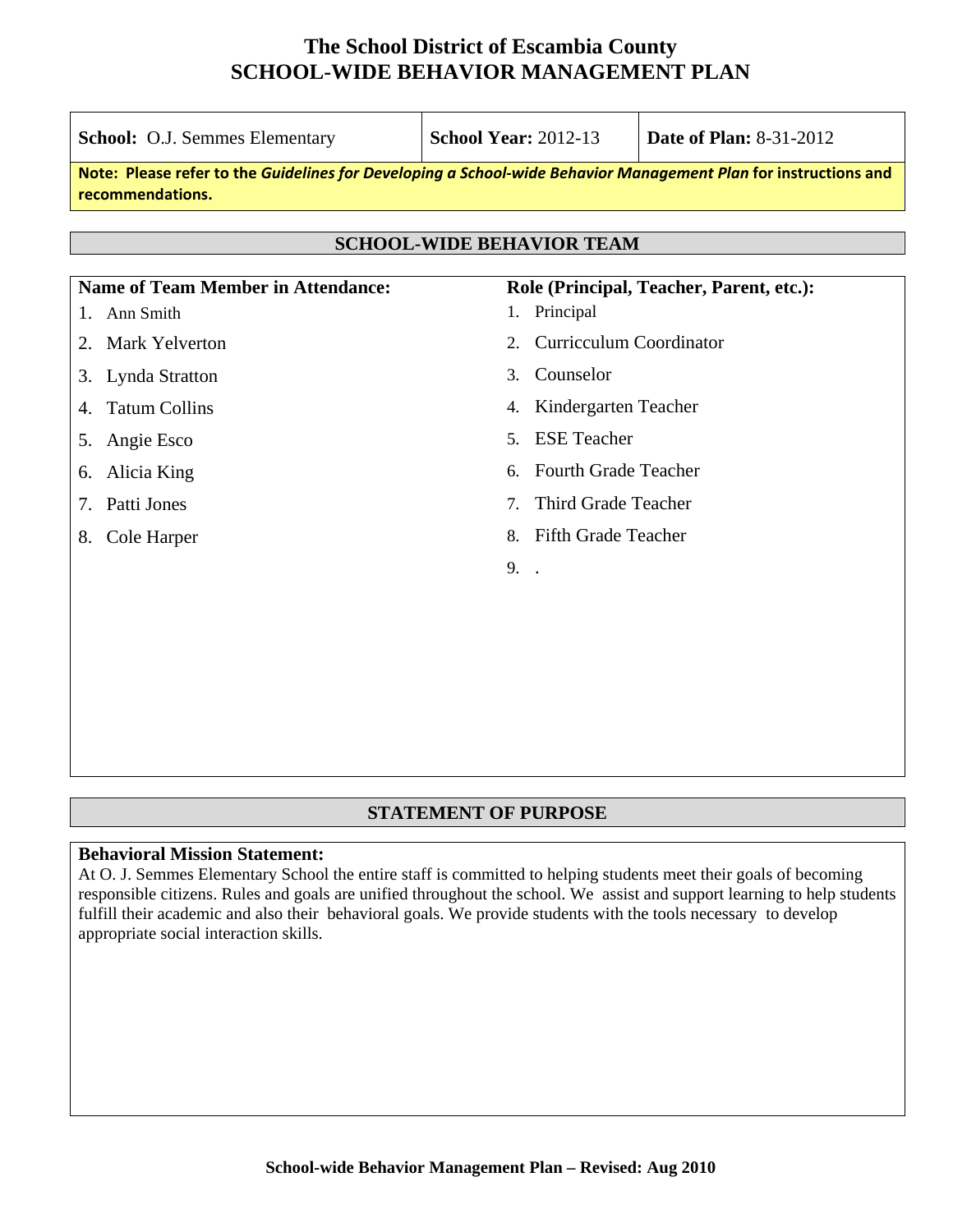#### **BASELINE DATA**

#### **PREVIOUS SCHOOL YEAR** 2011 - 2012

| <b>Office Discipline Referrals (ODR)</b>                                                        |     |  |
|-------------------------------------------------------------------------------------------------|-----|--|
| Number of Office Discipline<br>Referrals (ODR)                                                  | 326 |  |
| Average ODR per Student<br>(# ODR $\div$ # of students enrolled)                                | .85 |  |
| Number of Students with ODR                                                                     | 124 |  |
| <b>Out-of-School Suspensions (OSS)</b>                                                          |     |  |
|                                                                                                 |     |  |
| Number of Incidents of<br>Out-of-School Suspension (OSS)                                        | 152 |  |
| Average OSS per Student<br>$(\text{\#} \text{OSS} \div \text{\#} \text{ of students enrolled})$ | .39 |  |

| <b>In-School Suspensions (ISS)</b>                                 |      |  |
|--------------------------------------------------------------------|------|--|
| Number of Incidents of<br>In-School Suspension (ISS)               | 42   |  |
|                                                                    |      |  |
| Average ISS per Student<br>$(\# ISS \div \# of students enrolled)$ | .11  |  |
| Number of Students with ISS                                        | 28   |  |
| <b>Attendance</b>                                                  |      |  |
| <b>Average Daily Attendance</b>                                    | 92.6 |  |
| <b>Bullying Prevention</b>                                         |      |  |
| Percent of Students Trained                                        | 100  |  |
| Percent of                                                         | 100  |  |
| <b>Staff Trained</b>                                               |      |  |

#### **ADDITIONAL DATA AND OUTCOMES**

**What other data or outcomes will your school use for continuous monitoring of your school-wide behavior management plan (e.g., academic data, faculty attendance, school surveys, training, ESE referrals, etc.)? The outcomes may also include various ways of analyzing school-wide behavioral data as outlined in the** *School-wide Behavioral Data Guide* **(e.g., referrals/suspensions by grade level, location, problem behavior, time of day, student, class, etc.).**

We will break down our office referrals to look at time of day and activity to help determine if transition is the problem. We will also look at our academic data to see if the student receiving the referral is also having academic problems. We will look at our RtI and PMP students to see if we should target behavior as well as academics for those "frequent flier" students.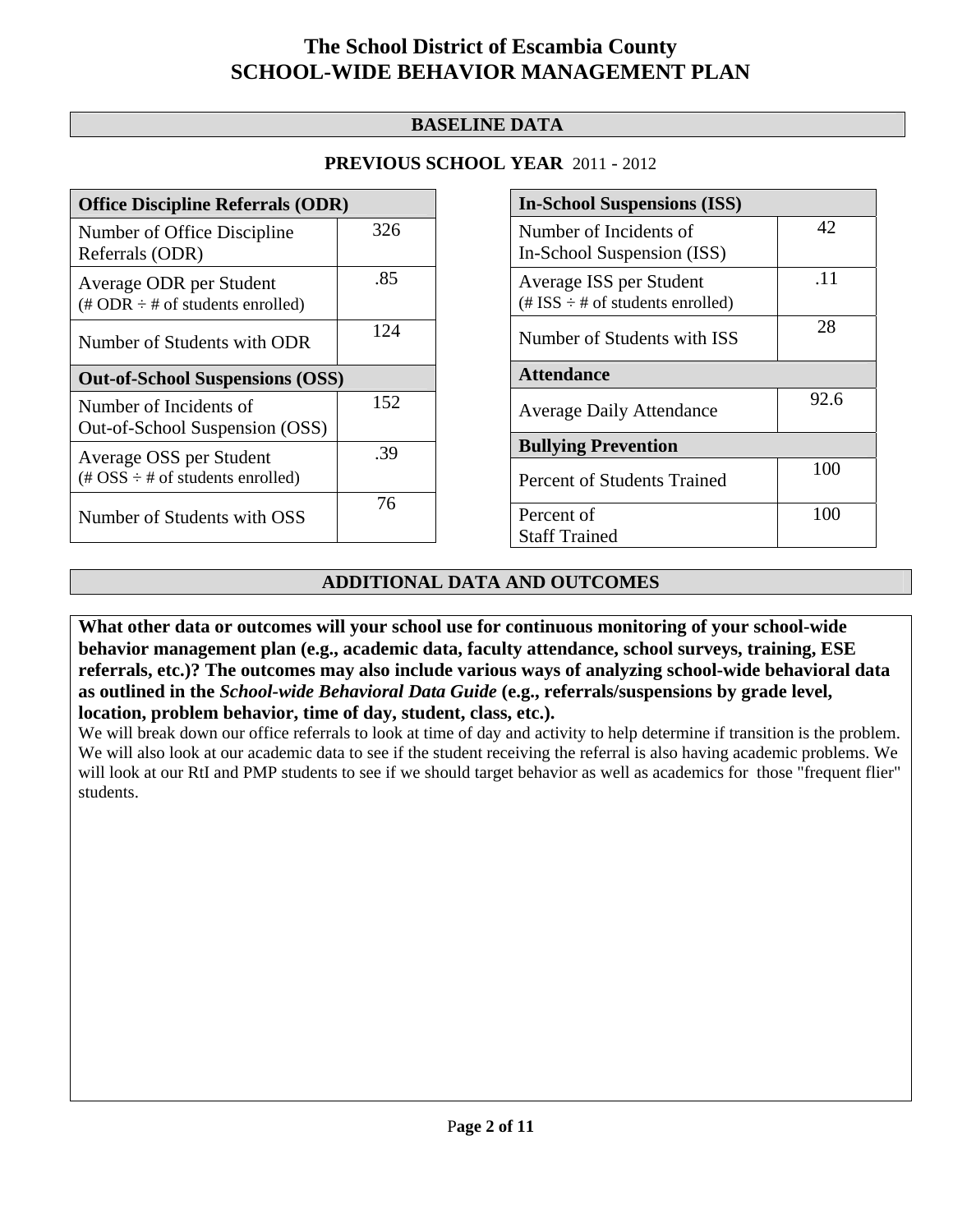### **SCHOOL-WIDE BEHAVIORAL GOALS**

|    | 1. Out-of-school suspension<br>We reduced out-of-school suspensions from the previous year and we want to reduce that number even more this            |
|----|--------------------------------------------------------------------------------------------------------------------------------------------------------|
|    | school year. We would like to see at least a 12% decrease this year, but our goal will be 10% decrease.                                                |
|    |                                                                                                                                                        |
| 2. | <b>Attendance</b>                                                                                                                                      |
|    | Our goal this year will again be to increase Daily average Attendance by 1%.                                                                           |
|    |                                                                                                                                                        |
|    |                                                                                                                                                        |
|    | 3. Bullying<br>Our goal this year is to train 100 % of second, third, fourth and fifth grade students. We also plan to train 100 % of<br>our teachers. |
|    |                                                                                                                                                        |
|    |                                                                                                                                                        |
|    | 4. Office Discipline Referrals<br>Our goal is to decrease the number of Office Referrals by 10%.                                                       |
|    |                                                                                                                                                        |
|    |                                                                                                                                                        |
|    |                                                                                                                                                        |
|    | 5. Other                                                                                                                                               |
|    |                                                                                                                                                        |
|    |                                                                                                                                                        |
|    | 6. Other                                                                                                                                               |
|    |                                                                                                                                                        |
|    |                                                                                                                                                        |
|    |                                                                                                                                                        |
|    |                                                                                                                                                        |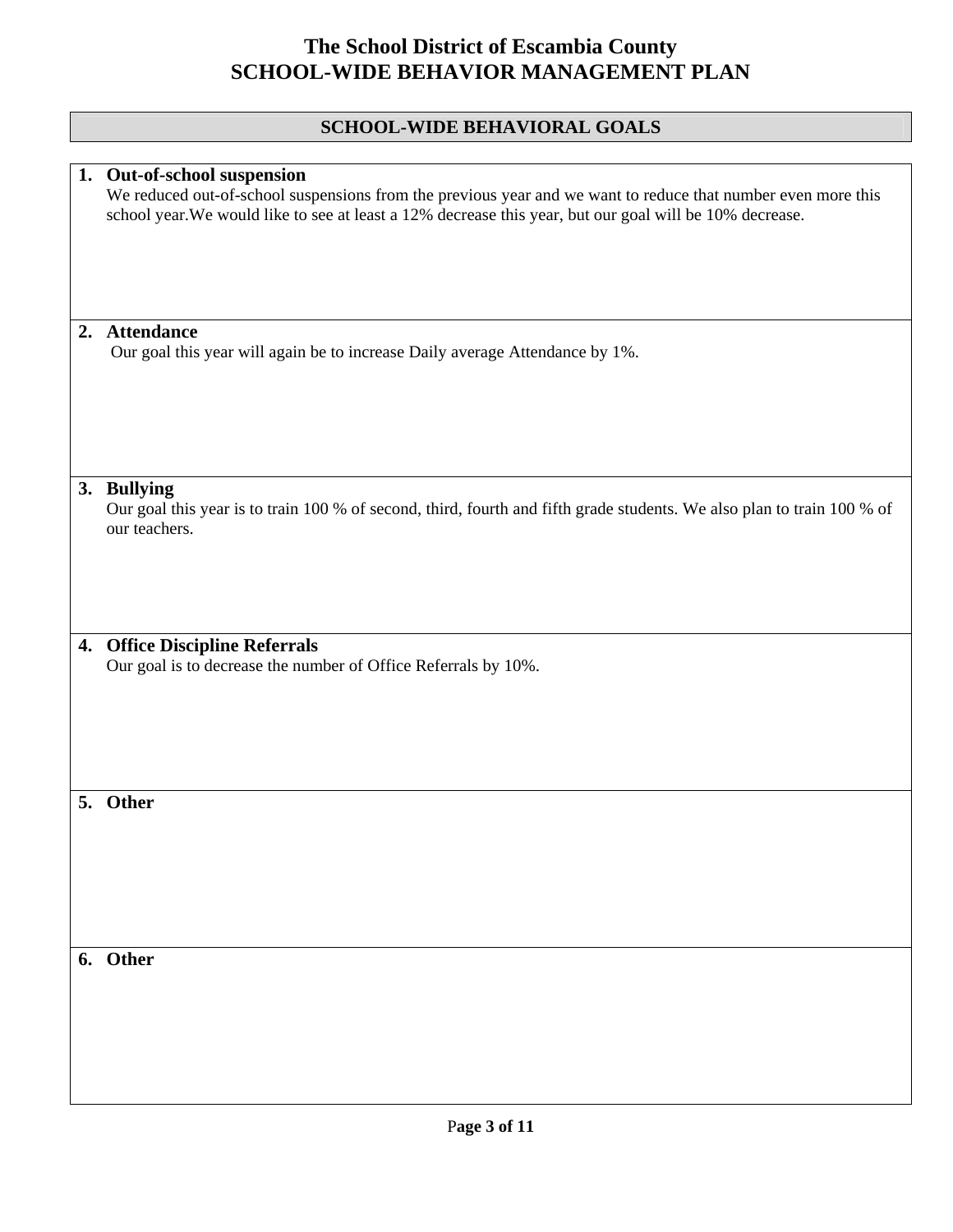#### **PROGRESS MONITORING**

**Your school-wide behavior team should meet to review data and discuss concerns or revisions to your school-wide behavior management plan once a month and complete progress monitoring forms quarterly. Describe when you plan to meet (days, location, and time) throughout the school year.**  Our goal is to meet once a month guidance conference room.

**Describe the procedures that your school will use to collect, summarize, and analyze the behavioral data prior to team meetings. Procedures are required for entering the information into the database, summarizing the data, and developing graphs using the** *School-wide Behavioral Data Guide***.** 

Office referrals will be processed and entered into TERMS. Monthly reports will be generated and brought to the SWBT meetings. Results will be discussed and shared with faculty and staff at next faculty meeting.

#### **How will your school document the school-wide behavior team meetings?**

Agendas will be printed for each meeting, members will sign-in, and minutes of meetings will be taken and filed. Folder will remain with counselor in guidance office.

**Describe how your school-wide behavior team will share the data and outcomes with your faculty, staff, and other stakeholders?** 

Use of hand-outs, power points and faculty meeting and/ or discuss results with grade level at Data Team meetings the following Thursday after monthly meeting.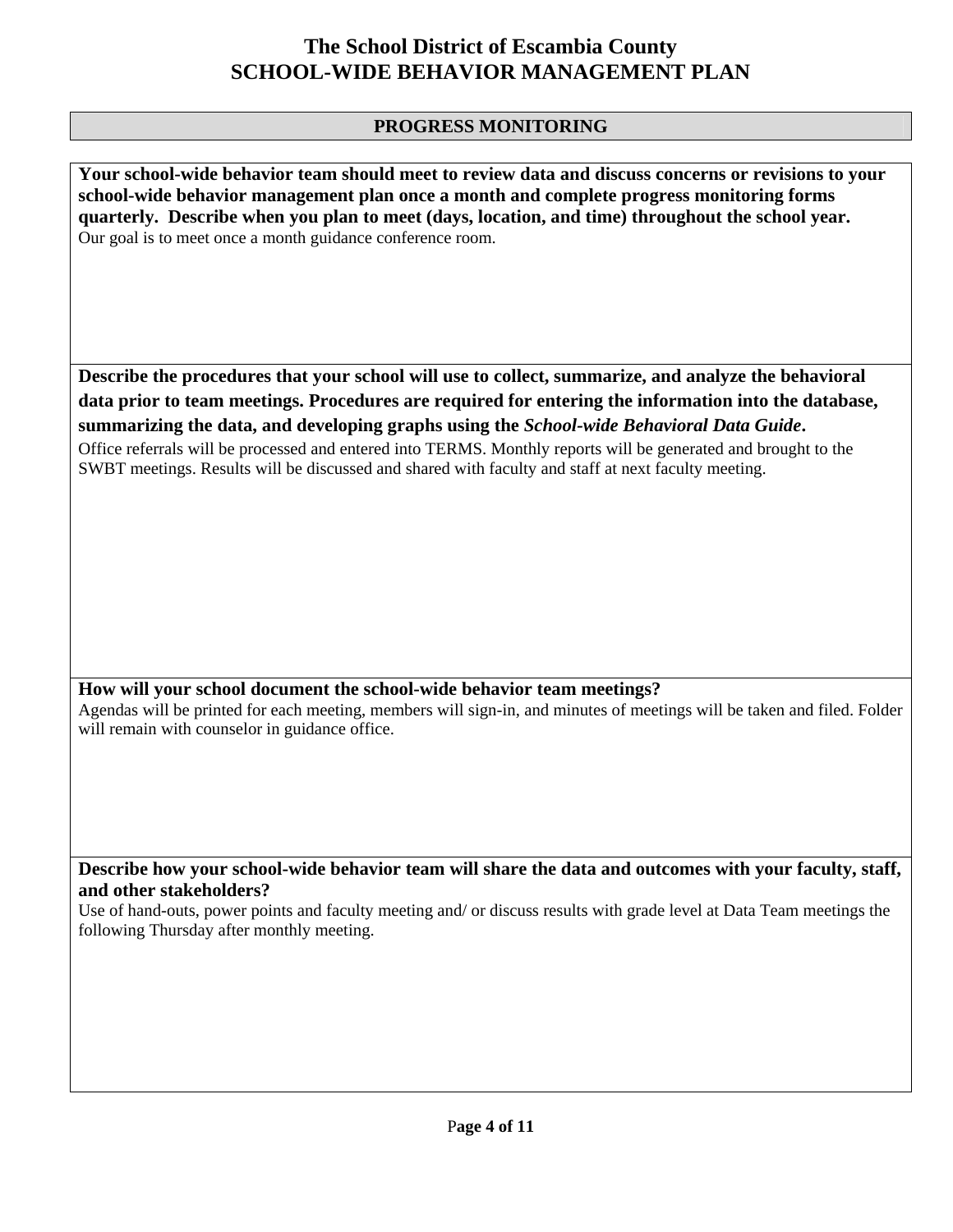#### **SCHOOL EXPECTATIONS AND RULES**

### **List 3 – 5 school-wide expectations**

Students are expected to actively listen. Students are expected to follow directions. Students are expected to show respect. Students are expected to be kind. Students are expected to do their best.

| <b>Rules</b> /<br><b>Expectations:</b> | <b>Setting:</b><br>transitions                                                                                 | <b>Setting:</b><br>classroom                                                                                                        | <b>Setting:</b><br>playground                                                                                          | <b>Setting:</b><br>bus                                                                                                                                               |
|----------------------------------------|----------------------------------------------------------------------------------------------------------------|-------------------------------------------------------------------------------------------------------------------------------------|------------------------------------------------------------------------------------------------------------------------|----------------------------------------------------------------------------------------------------------------------------------------------------------------------|
| actively listen                        | remian silent, look at<br>person talking                                                                       | remain silent, look at<br>teacher/person talking,<br>acknowldege<br>understanding                                                   | remain silent, look at<br>teacher/coach talking,<br>acknowledge<br>understanding                                       | remain silent, stay<br>seated/look at bus<br>driver/bus buddy<br>talking                                                                                             |
| follow directions                      | walk quietly; hands by<br>your side, in front or<br>behind; watch personal<br>space; walk on the right<br>side | eyes on teacher, no<br>talking while teacher/or<br>speaker is talking,<br>acknowledge<br>understanding by doing<br>what is directed | obey safety rules, take<br>turns                                                                                       | stay seated, with seat<br>belts fastened [if<br>provided] back to seat;<br>no chewing gum or<br>eating; get out of seat<br>only when directed by<br>driver/busbuddy, |
| show respect                           | face forward, do not<br>skip person in line,<br>respect personal space                                         | look at person talking,<br>do not interrupt, use<br>inside voice, use kind<br>words, keep space and<br>room clean and neat          | look at person<br>talking;take turns;be<br>careful with<br>equipment, play fairly;<br>be a good sport;do not<br>litter | look and listen to driver<br>; do not get out seat; do<br>not eat or chew gum,<br>use inside voice; do not<br>litter                                                 |
| be kind                                | smile, wait your turn,<br>use kind words, stops<br>for "babydolls"                                             | use kind words, help<br>others                                                                                                      | take turns, help orhers                                                                                                | helps others                                                                                                                                                         |
| do my best                             | stay in transition<br>position all the way to<br>class, even if no one is<br>looking                           | actively listen, follow<br>directions, show<br>respect, be kind, do<br>classwork and<br>homework on time                            | actively listen, follow<br>directions, show<br>respect, be kind, be a<br>good sport, do not litter                     | actively listen, follow<br>directions, show<br>respect, be kind, do not<br>liltter                                                                                   |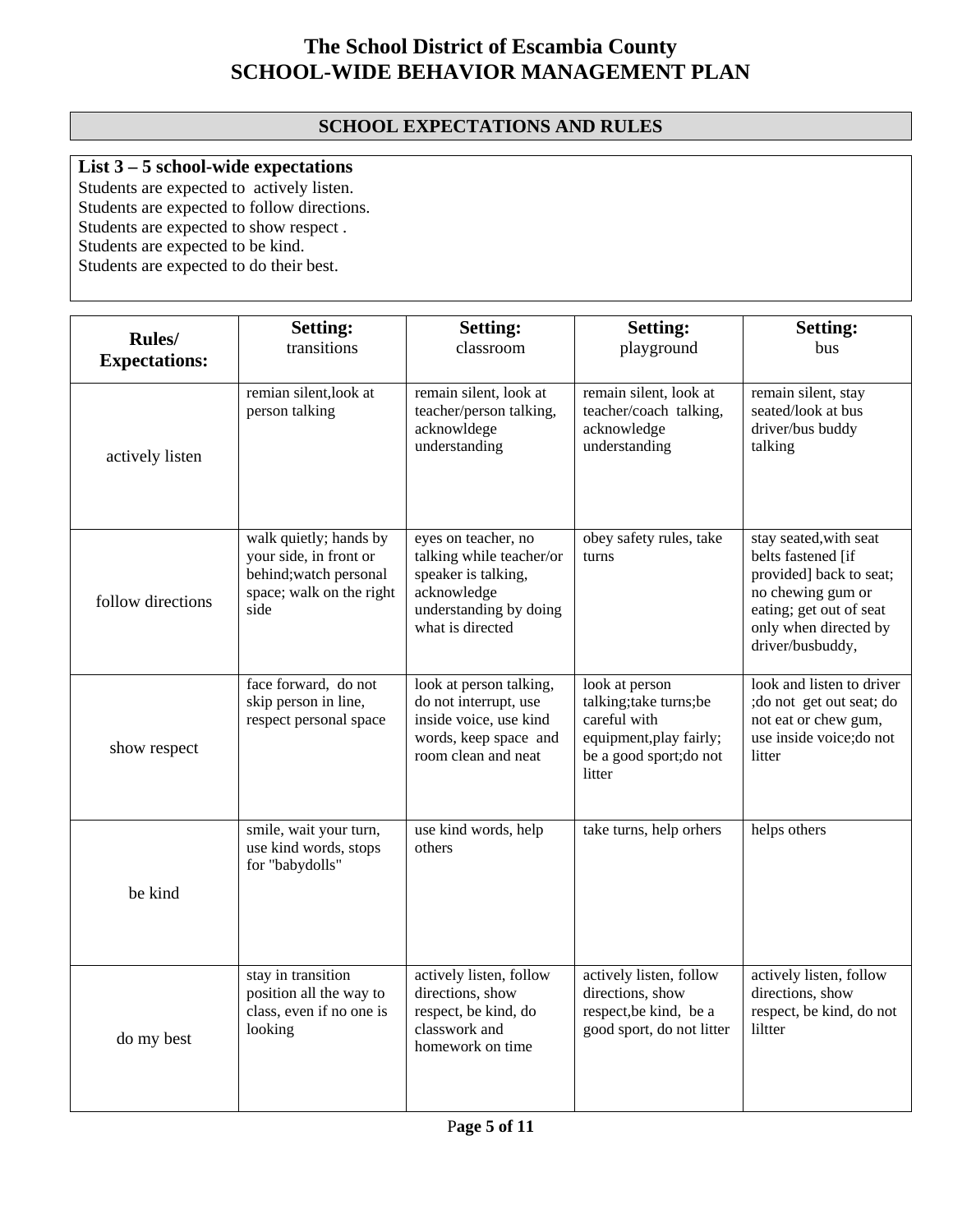### **TEACHING EXPECTATIONS AND RULES**

| How will your school introduce the school-wide expectations and rules to all of your students and staff?<br>Student assembly, Closed Circuit TV, morning announcements                                                                        |
|-----------------------------------------------------------------------------------------------------------------------------------------------------------------------------------------------------------------------------------------------|
|                                                                                                                                                                                                                                               |
|                                                                                                                                                                                                                                               |
|                                                                                                                                                                                                                                               |
|                                                                                                                                                                                                                                               |
|                                                                                                                                                                                                                                               |
|                                                                                                                                                                                                                                               |
|                                                                                                                                                                                                                                               |
| During the school year, what activities will your school implement to encourage on-going direct<br>instruction of the school-wide expectations and rules? How will your school embed the expectations and<br>rules into the daily curriculum? |
| Go over expectations on the morning news, reward compliance to expectations by giving "caught you being good<br>cards" recognizing students that are following expectations at Terrific Kids and Student of the Month ceremonies<br>monthly.  |
|                                                                                                                                                                                                                                               |
|                                                                                                                                                                                                                                               |
|                                                                                                                                                                                                                                               |
|                                                                                                                                                                                                                                               |
|                                                                                                                                                                                                                                               |
| How often will you plan to provide refresher training on expectations and rules to staff and students in                                                                                                                                      |
| your school? How will you orient and teach new students who arrive mid-year?<br>At least twice a year, or as often as needed. Expectations are announced daily on morning news.                                                               |
|                                                                                                                                                                                                                                               |
|                                                                                                                                                                                                                                               |
|                                                                                                                                                                                                                                               |
|                                                                                                                                                                                                                                               |
|                                                                                                                                                                                                                                               |
|                                                                                                                                                                                                                                               |
|                                                                                                                                                                                                                                               |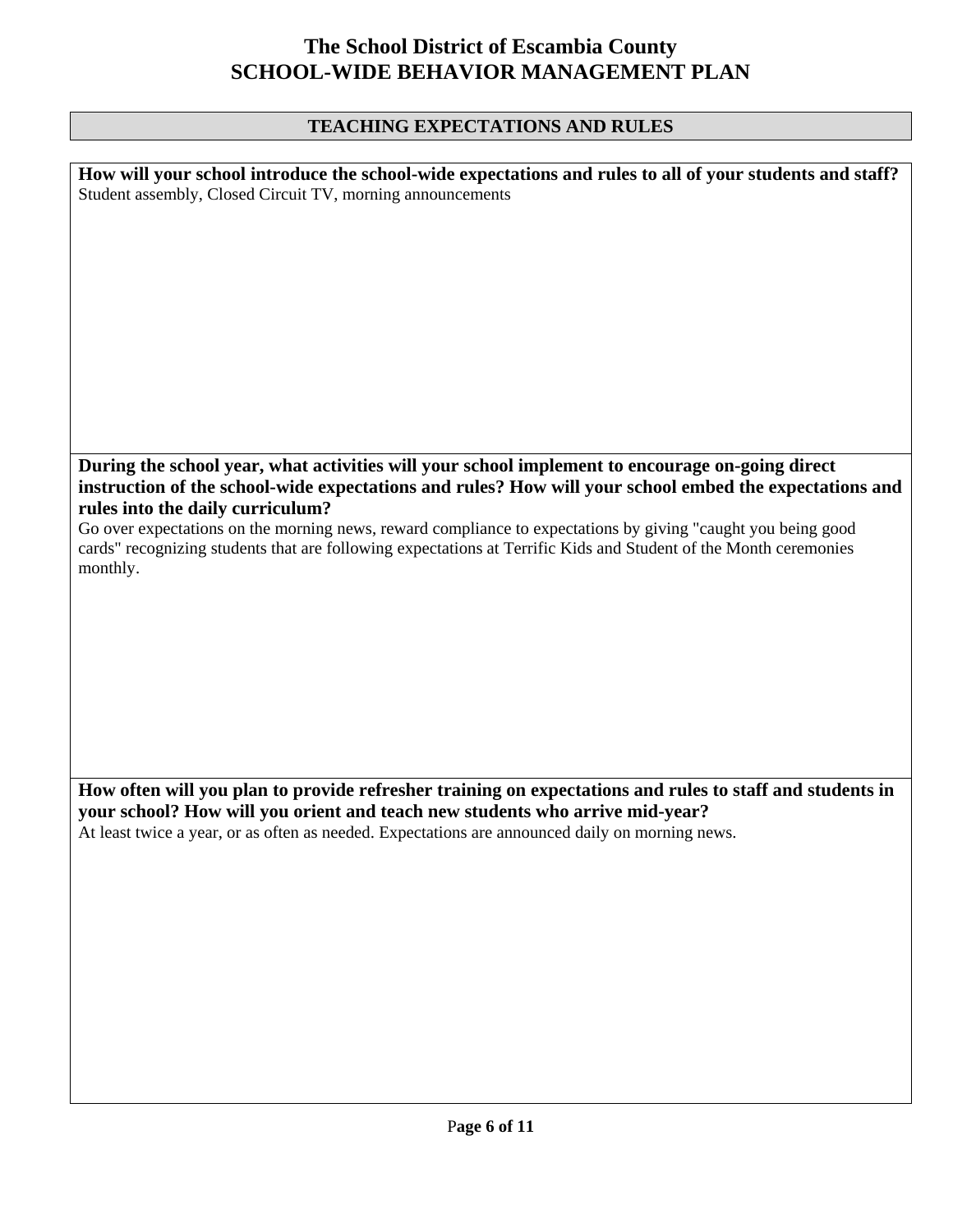### **REWARD/RECOGNITION PROGRAM**

| What type of reward system will you use?                                                                           |
|--------------------------------------------------------------------------------------------------------------------|
| Tickets will be given for "caught you being good". Tickets can be exchanged at school store weekly.                |
|                                                                                                                    |
|                                                                                                                    |
|                                                                                                                    |
|                                                                                                                    |
|                                                                                                                    |
|                                                                                                                    |
|                                                                                                                    |
|                                                                                                                    |
|                                                                                                                    |
|                                                                                                                    |
|                                                                                                                    |
|                                                                                                                    |
|                                                                                                                    |
|                                                                                                                    |
| Describe the behaviors for which you will reward or recognize students.                                            |
| Behaviors that exhibit implementation of school wide expectations.                                                 |
|                                                                                                                    |
|                                                                                                                    |
|                                                                                                                    |
|                                                                                                                    |
|                                                                                                                    |
|                                                                                                                    |
|                                                                                                                    |
|                                                                                                                    |
|                                                                                                                    |
|                                                                                                                    |
|                                                                                                                    |
|                                                                                                                    |
|                                                                                                                    |
|                                                                                                                    |
|                                                                                                                    |
| How will you implement the reward system?                                                                          |
| Give out tickets, exchange tickets weekly at school store or at school functions designed to reward good behavior. |
|                                                                                                                    |
|                                                                                                                    |
|                                                                                                                    |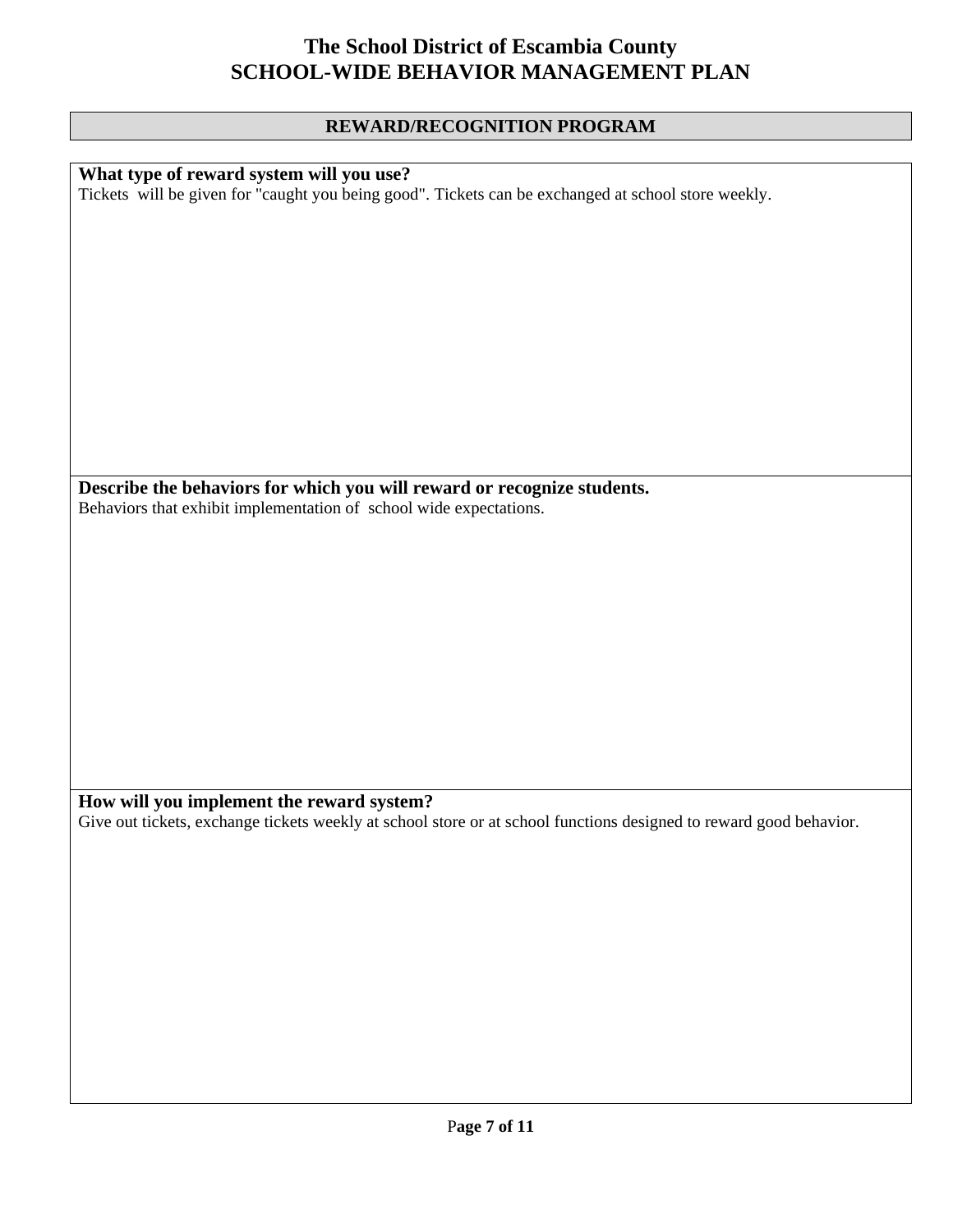#### **DISCIPLINARY PROCEDURES**

#### **Explain the discipline process at your school. Differentiate between minor and major behavior incidents and describe the process for documenting and addressing both types of incidents.**

1.Redirect student, 2. Model appropriate behavior,3. Implement peer models,4.Warning;5. Time-out in classroom,6. Buddy Break in another classroom,7. Call parent, 8. Reward appropriate behavior,9. Loss of privileges 10. Behavior contract ; 11. Visit to Guidance/Peer mediation, 12. Send Conference form to office 13. Discipline Referral

Minor:[Teachers handle ]

These include events that can be handled by using any of the above 11 options.

Major:[Handled by principal or designee/assistant principal/curriculum coordinator] These events include but not limited to; fighting,possession of weapon,possession/use of drugs,destruction of property,indecent behavior,sexual misconduct,threats to self or others, major disruption,major defiance, major disrespect.

#### **What intervention strategies will your school use to prevent behavior that results in discipline referrals and out-of-school suspensions?**

Use peer mediations Model appropriate behaviors on morning news Behavior contracts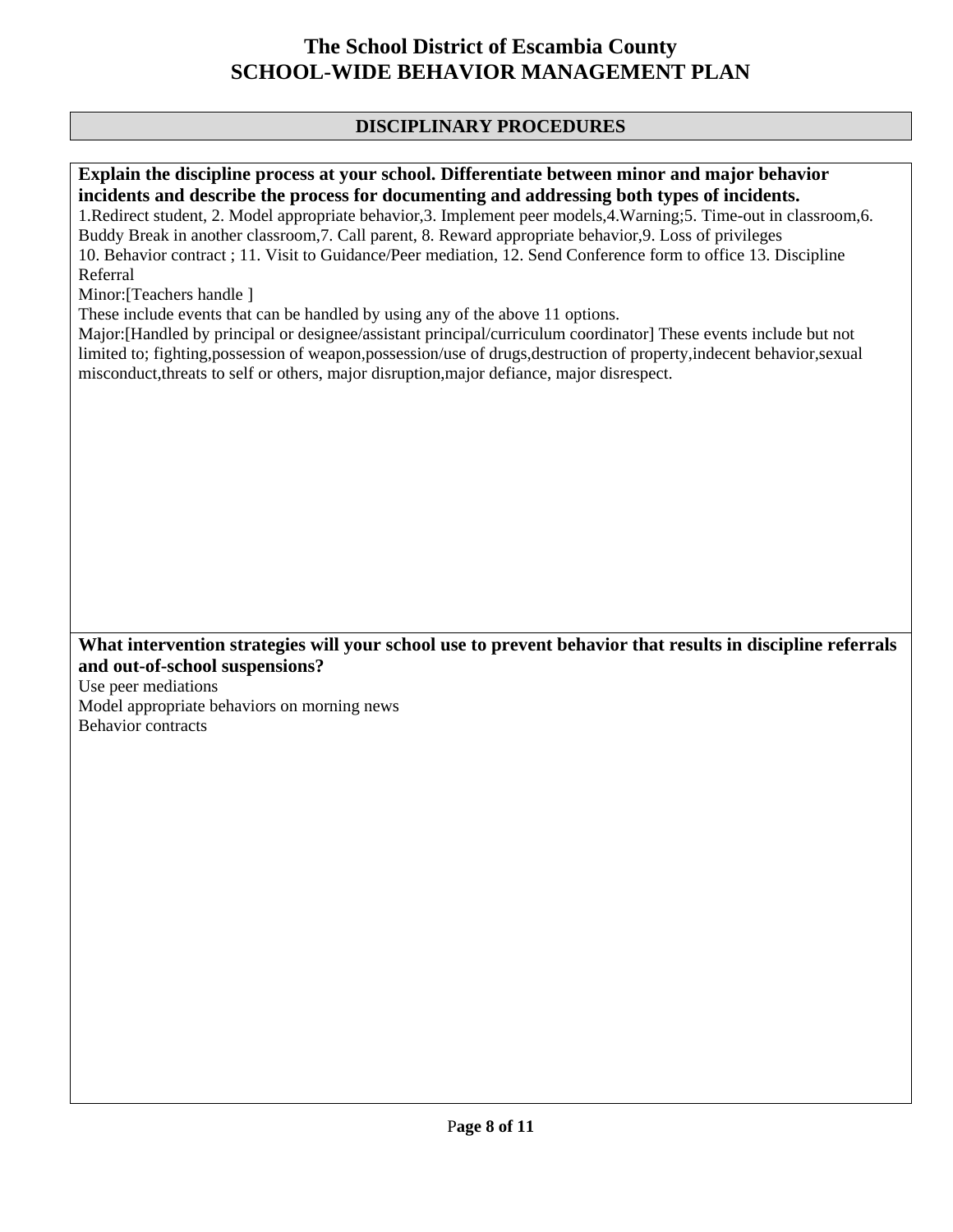#### **DISCIPLINARY PROCEDURES (continued)**

time out, Loss of privileges in school suspension out of school suspension

**What are the consequences or disciplinary actions that are used in your school?** 

**For Middle or High Schools: How do the adjudication guidelines complement your disciplinary procedures?**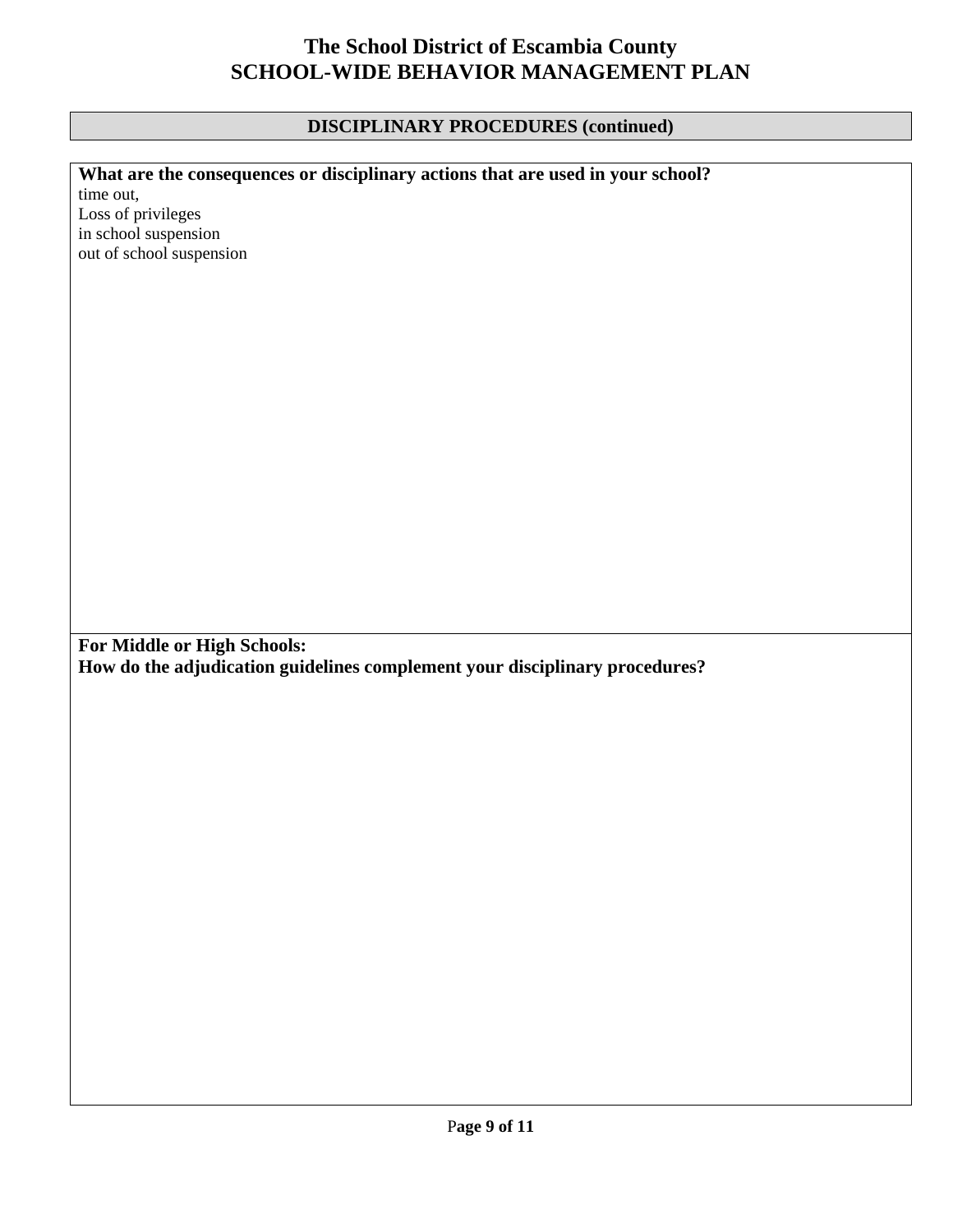### **TRAINING AND IMPLEMENTATION**

| Describe any training needs, material needs, and/or environmental arrangements necessary to         |
|-----------------------------------------------------------------------------------------------------|
|                                                                                                     |
| implement your school-wide behavior management plan.                                                |
| On line training for bullying prevention is on safe school site                                     |
|                                                                                                     |
|                                                                                                     |
|                                                                                                     |
|                                                                                                     |
|                                                                                                     |
|                                                                                                     |
|                                                                                                     |
|                                                                                                     |
|                                                                                                     |
|                                                                                                     |
|                                                                                                     |
|                                                                                                     |
|                                                                                                     |
|                                                                                                     |
|                                                                                                     |
|                                                                                                     |
|                                                                                                     |
|                                                                                                     |
|                                                                                                     |
|                                                                                                     |
| Describe how your school will train all faculty and staff on your school-wide behavior management   |
|                                                                                                     |
| plan. How will you orient and teach new faculty and staff who arrive mid-year?                      |
| Faculty meetings, on line training, grade level meetings . Mini trainings as needed.                |
|                                                                                                     |
|                                                                                                     |
|                                                                                                     |
|                                                                                                     |
|                                                                                                     |
|                                                                                                     |
|                                                                                                     |
|                                                                                                     |
|                                                                                                     |
|                                                                                                     |
|                                                                                                     |
|                                                                                                     |
|                                                                                                     |
|                                                                                                     |
|                                                                                                     |
|                                                                                                     |
|                                                                                                     |
|                                                                                                     |
|                                                                                                     |
|                                                                                                     |
| What school-wide routines and procedures will be implemented by all faculty and staff to facilitate |
|                                                                                                     |
| your school-wide behavior management plan?                                                          |
| Morning tv, grade level meetings, faculty meetings                                                  |
|                                                                                                     |
|                                                                                                     |
|                                                                                                     |
|                                                                                                     |
|                                                                                                     |
|                                                                                                     |
|                                                                                                     |
|                                                                                                     |
|                                                                                                     |
|                                                                                                     |
|                                                                                                     |
|                                                                                                     |
|                                                                                                     |
|                                                                                                     |
|                                                                                                     |
|                                                                                                     |